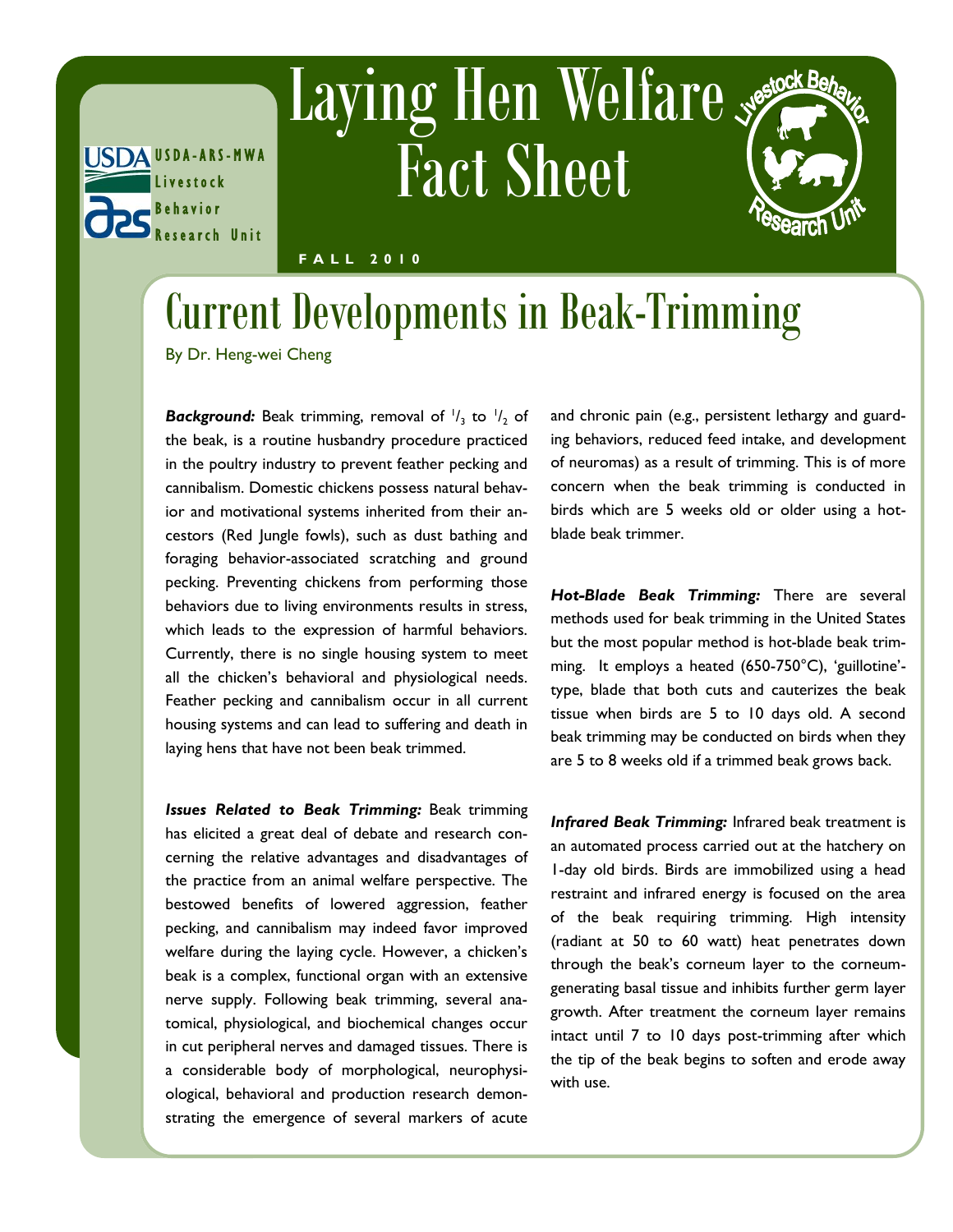*Recommendation:* Infrared beak trimming has several immediate advantages when compared to hot-blade beak trimming: 1) the elimination of open wounds that contribute to bleeding, inflammation, and pain; 2) better adaptation to eating because the changes in beak length and shape occur gradually over a 2-week period, which may better enable birds to alter their beak related behavior, resulting from a progressive adaptation, rather than an instantaneous change in the beak shape; and 3) a reduction in the number of stressors, such as catching, mixing, transfer, and handling, associated with the hot-blade beak trimming when it is performed on birds at 5 to 10 days of age. Long-term observation indicates that infrared beak trimming is more effective at reducing beak re-growth and resulted in less negative effect on feed intake and body weight than hot-blade beak trimming.

Until hens which express very low levels of aggression are commercially available or new housing systems are designed which better meet hens' behavioral and physiological requirements for minimizing damage imposed by feather pecking and cannibalism, infrared beak trimming is a useful alternative to hot-blade beak trimming. However, the results of beak trimming are affected by multiple factors. It should be noted that the effects of beak trimming on bird wellbeing is genetic-, lesion- and age-dependent. A future approach for controlling feather pecking and cannibalism in chickens should be the combination of breed, housing design and management practices, which will provide a more promising option for preventing the need for beak trimming.

## **Bibliography**

- Cheng, H.W. (2005) Acute and chronic pain in beak trimmed chickens. In: *Poultry Welfare Issues – Beak Trimming*, ed. P. Glatz, Nottingham University Press, UK. pp.31-49.
- Dennis, R.L., Fahey, A.G. and Cheng, H.W. (2009) Infrared beak treatment method compared with conventional hot-blade trimming in laying hens. *Poultry Science* **88:** 38-43.
- Dennis, R.L. and Cheng, H.W. (2010) A Comparison of Infrared and Hot Blade Beak trimming in Laying Hens. *International Journal of Poultry Science* **9:** 716-719
- Lay Jr., D.C., Fulton, R.M., Hester, P.Y., Karcher, D.M., Kjaer, J.B., Mench, J.A., Mullens, B.A., Newberry, R.C., Nicol, C.J., O'Sullivan, N.P. and Porter, R.E. (2011) Emerging Issues: Social

Sustainability of Egg Production Symposium: Hen welfare in different housing systems. *Poultry Science* doi:10.3382/ps.2010-00962

- Gentle, M.J. (1986) Neuroma formation following partial beak amputation (beak trimming) in the chicken. *Research in Veterinary Science* **41:** 383- 385.
- Gentle M.J. (1989) Cutaneous sensory afferents recorded from the nervus intramandibularis of Gallus gallus var domesticus. *Journal of Comparative Physiology [A]* **164:** 763-774.
- Gentle, M.J. and McKeegan, D.E. (2007) Evaluation of the effects of infrared beak trimming in broiler breeder chicks. *Veterinary Record* **160:**  145-148